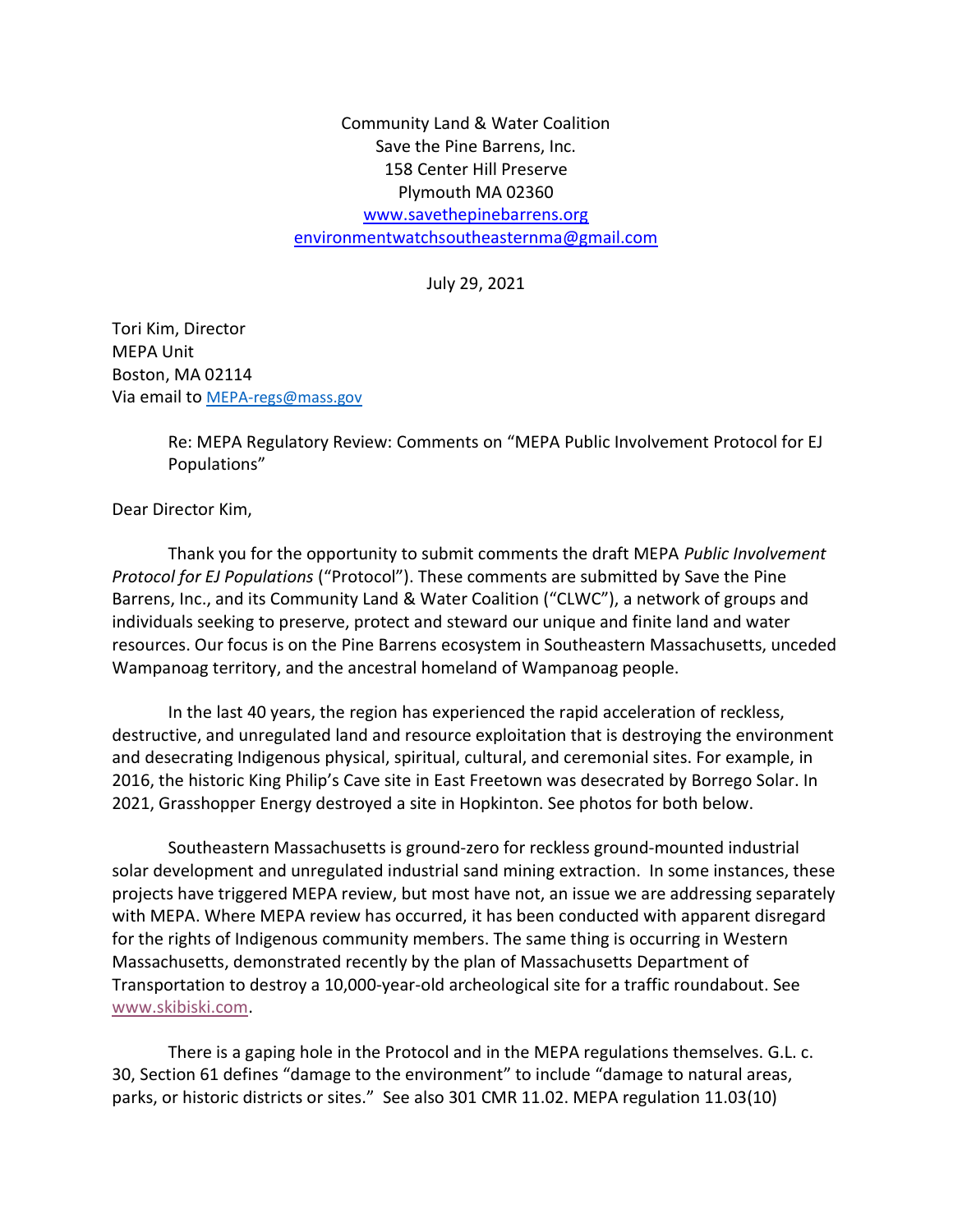Historical and Archeological Resources vests the authority for determining the impacts of development projects with Massachusetts Historical Commission (MHC). MHC and MEPA have created a closed-loop process that excludes public comment and the review of studies and decisions under MEPA. This process is inadequate and must be revised for the reasons stated below. The Protocol must address this glaring flaw because it is inconsistent with the basic principles of environmental justice, climate justice, human rights, and current social norms.

### 1. MHC and MEPA's unlawful closed-loop review process

When a project is subject to MEPA review and threatens to cause Damage to the Environment as defined under c. Chapter 30, Section 61, the process is essentially as follows. The Project proponent obtains an archeological study, submits it to MHC, which (behind closed doors) determines whether the site or artifact has "substantial research value" (a phrase that is neither defined in statute nor in their certificates) in the eyes of the MHC staff. Rarely, if ever, does MHC comply with the National Historic Preservation Act, Section 106 where federal action is involved. MHC seldom, if ever, undertakes consultation with the Indigenous community. Impacts to Indigenous physical, cultural, and spiritual sites cannot simply be determined by whether MHC considers the site or artifact to have "research value" in its eyes.

Example: See attached Letter, MHC to EEA Secretary Bowles, October 29, 2010, regarding alleged "agricultural project" in Carver MA, indicating Native American presence. Based on available information, there was no consultation with the Indigenous community and no way for the public to determine whether the site has been protected. It is currently the site of an industrial sand mining operation by AD Makepeace Co.

The truncated definition of Environmental Justice populations in the Protocol and MEPA's environmental justice policy itself perpetuates this unlawful process and the systemic racism from which it stems.

### 2. Violations of the United Nations Declaration on the Rights of Indigenous Peoples (UNDRIP)

UNDRIP is based upon the principle that "control by indigenous peoples over developments affecting them and their lands, territories and resources will enable them to maintain and strengthen their institutions, cultures and traditions, and to promote their development in accordance with their aspirations and needs."<sup>1</sup> UNDRIP has been endorsed by the United States. The manner in which MEPA and MHC implement Chapter 30, Section 61 violates Articles Three, Four, Eighteen, Nineteen, and Twenty-Nine of UNDRIP.

MEPA and MHC systematically disregard the rights of Massachusetts Indigenous community members to self-determination and their right to "participate in decision-making in matters which would affect their rights<sup>"2</sup> by excluding them from the opportunity for

<sup>1</sup>https://www.un.org/development/desa/indigenouspeoples/declaration-on-the-rights-of-indigenous-peoples.html 2 See Article 18 of UNDRIP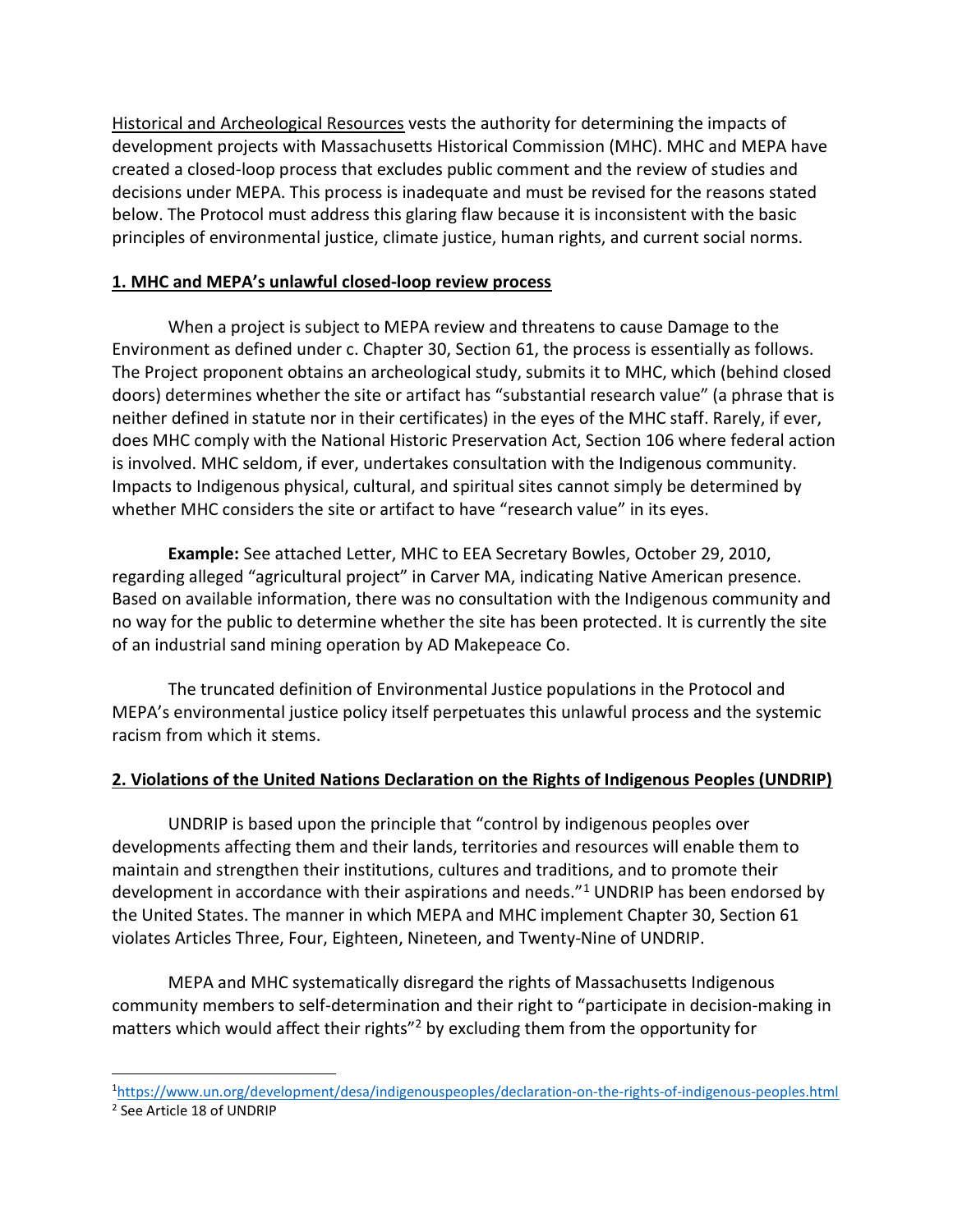meaningful participation under MEPA. Article 19 states that "States shall consult and cooperate in good faith with the indigenous peoples concerned through their own representative institutions in order to obtain their free, prior and informed consent before adopting and implementing legislative or administrative measures that may affect them." UNDRIP Article 26 establishes the rights of indigenous peoples to the lands, territories, and resources which they have traditionally owned, occupied or otherwise used or acquired. We have examined numerous projects "reviewed" by MEPA and MHC which have occurred on unceded Wampanoag territory in Wareham, Carver and Plymouth. The available record shows a lack of meaningful consultation and free, prior, informed consent. Taken together, the exclusion of indigenous voices from the MEPA process conflicts with both the spirit of UNDRIP and several of its articles.

#### 3. Conclusion

We look forward to addressing these concerns in our focus group meeting with you on August 6, 2021, at 2 p.m. We urge the MEPA Office to fully examine this issue and the role played by MHC through its closed-loop review process. We look forward to the opportunity to provide further input in the process in order to advance true Environmental Justice in the Commonwealth. Thank you in advance for your time and consideration on this matter.

Sincerely,

Meg Sheehan

Meg Sheehan Coordinator Save the Pine Barrens, Inc. 158 Center Hill Road Plymouth MA 02360 environmentwatchsoutheasternma@gmail.com tel. 508-259-9154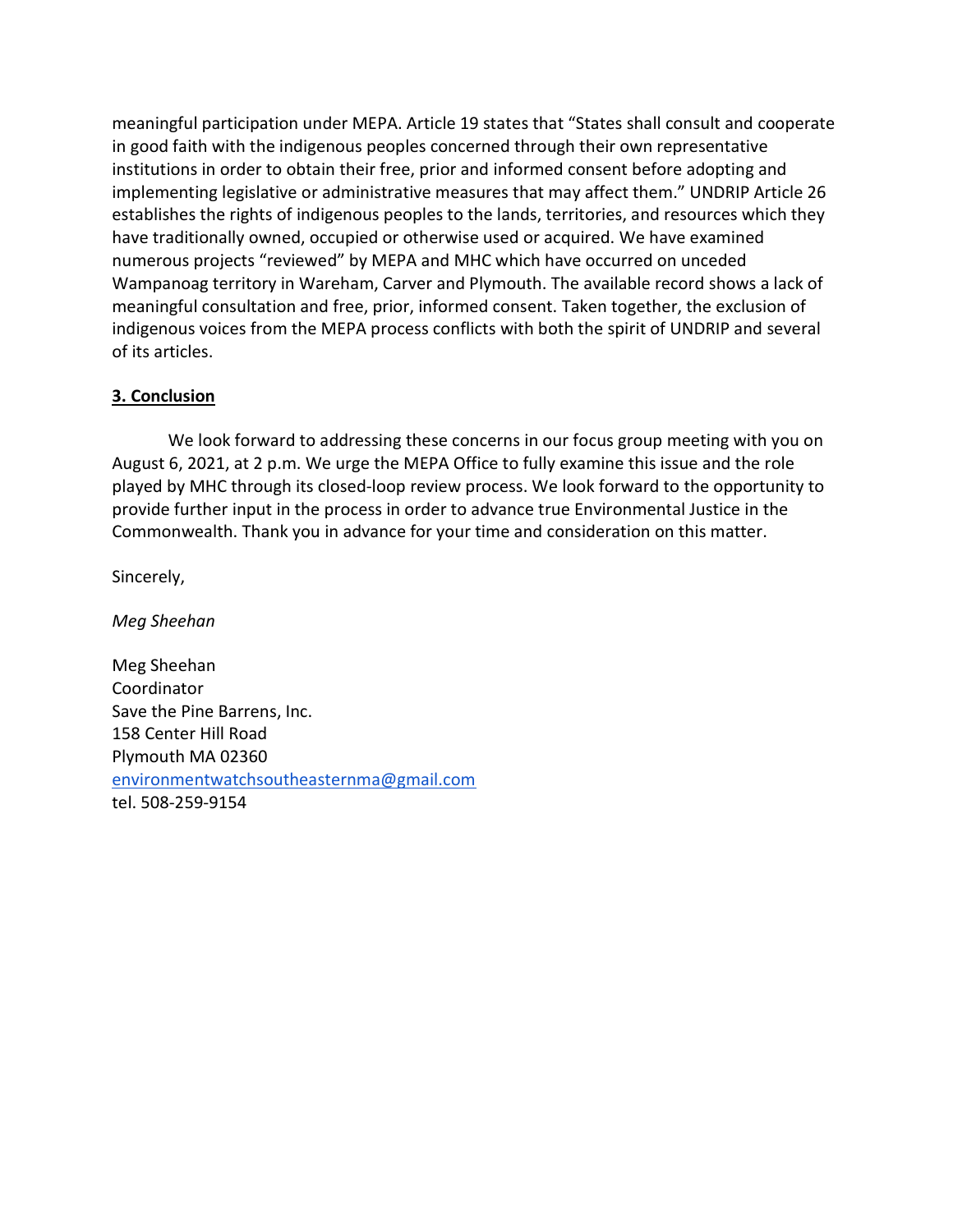# 2016 FREETON, MA:

## King Philip's Cave desecrated by Borrego Solar.

http://wakinguponturtleisland.blogspot.com/2018/08/crying-out-for-rocky-woods.html

### Before:



#### After:

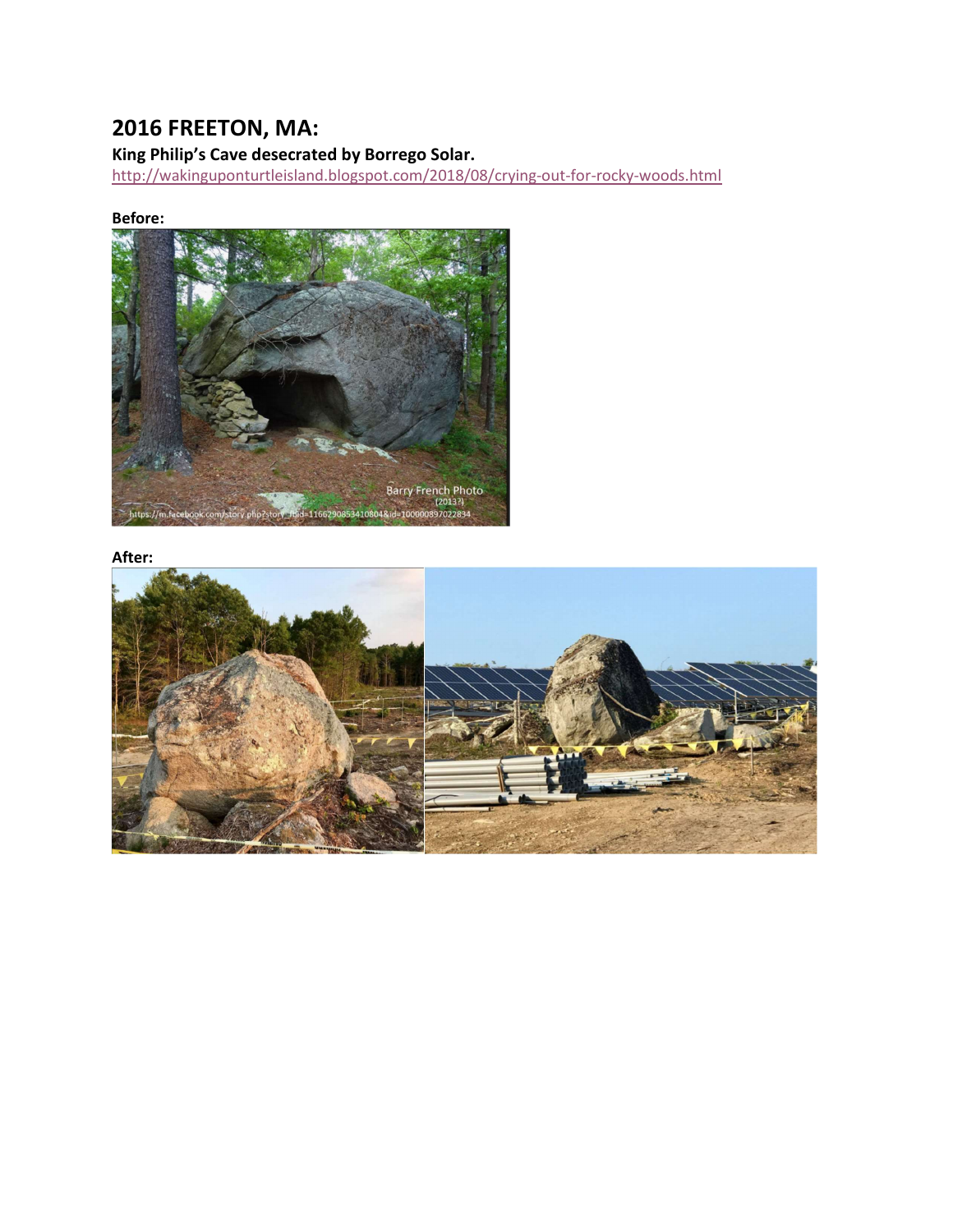## JULY 2021: HOPKINTON MA

### Indigenous cultural site desecrated by Grasshopper Energy

https://hopkintonindependent.com/wilson-street-solar-project-ordered-to-pause-after-tribalofficials-claim-disregard-for-indigenous-artifacts/



Grasshopper Energy has cleared a large portion of the site off Wilson Street in preparation for a solar array. PHOTO/JERRY SPAR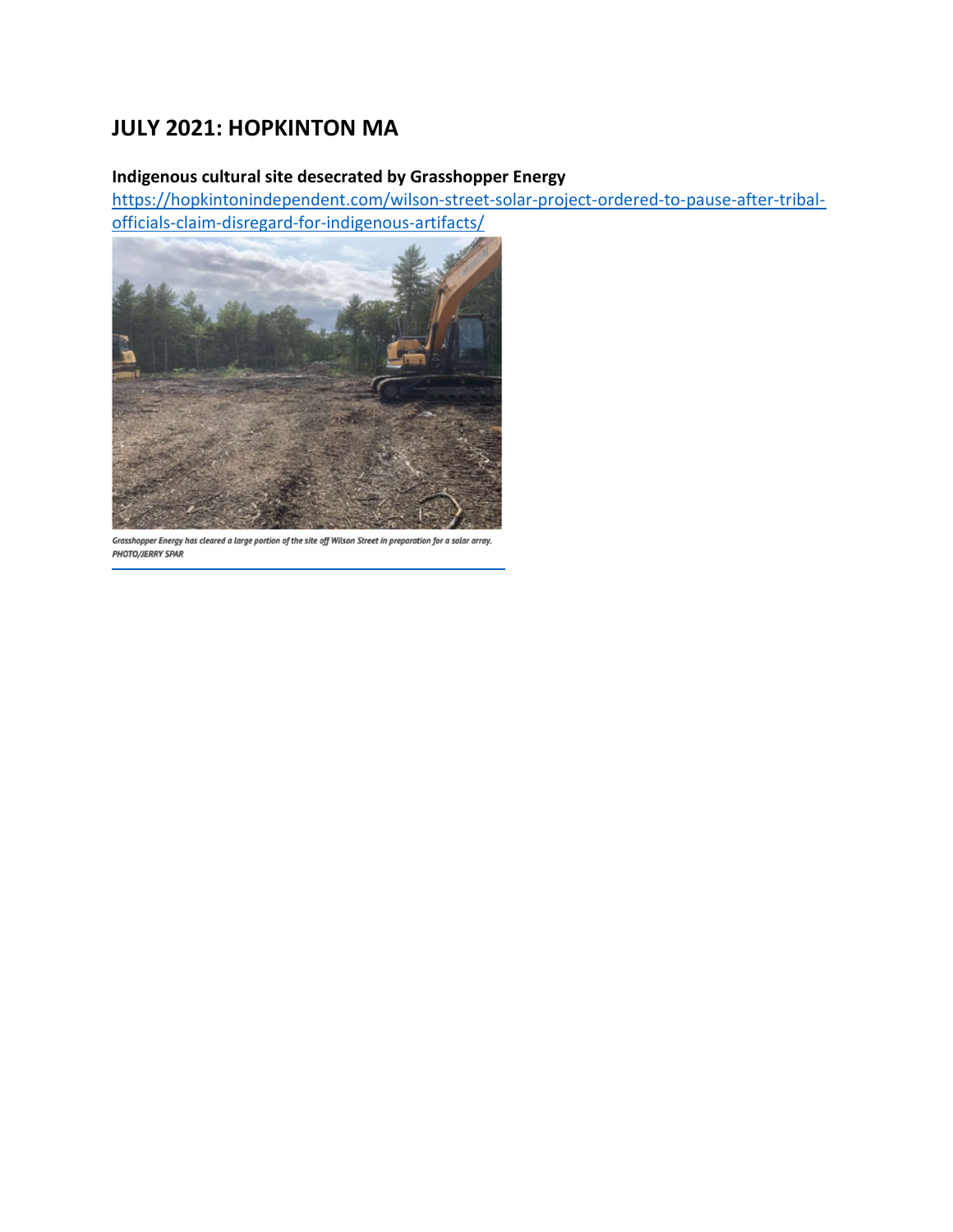

October 29, 2010

**The Commonwealth of Massachusetts** William Francis Galvin, Secretary of the Commonwealth Massachusetts Historical Commission

Secretary Ian A. Bowles Executive Office of Energy & Environmental Affairs Attn: Aisling Eglington, MEPA Unit 100 Cambridge Street, Suite 900 Boston, MA 02114

RE: ADM Tihonet Mixed-Used Development, Phase B, Carver, Wareham, and Plymouth, MA. MHC #RC. 38041. EEA #13940. And Phase C1 Wankinco Cranberry Bog Expansion, Carver, MA. PAL # 2503. MHC #RC. 38041 EEA #13940.

Dear Secretary Bowles:

Staff of the Massachusetts Historical Commission have reviewed the Notice of Project Change/Phase B Draft Environmental Impact Report (DEIR), the Environmental Notification Form (ENF) for Phase C1 Wankinco Cranberry Bog Expansion, and the technical archaeological report, Intensive (Locational) Archaeological Survey Wankinco Cranberry Bog Expansion, Carver, Massachusetts, submitted by the PAL, for the projects referenced above.

A summary of cultural resources and MHC consultation to date is included in DEIR sections 4.3.4, 5.8 and 7.7. Section 5.8, Table 5.8.1 and Figure 2.6.1 are responsive to MHC's August 8, 2008 request for a project comprehensive cultural resources summary. As noted in Table 5.8.1, MHC has been in consultation with the project proponent throughout the planning process.

MHC understands that the project proponent proposes to continue to undertake archaeological testing of sensitive locations as the project planning proceeds during future phases, including the remainder of Phase C as noted in the DEIR (section 4.1.1.10, pg 4-9). MHC looks forward to reviewing project plans and additional information for the phases of development as they are developed, and continued consultation on the project.

Results of the intensive (locational) archaeological survey conducted for the Phase C1 Wankinco Cranberry Bog expansion identified one ancient archaeological site, the Wankinco Bog Site and two archaeological find spots, the Wankinco Bog Findspots 1 and 2. The Wankinco Bog site consists of a low density deposit of 19 artifacts, including rhyolite and quartz chipping debris by-products of stone tool maintenance and manufacture, a bifacial flaked quartzite tool resembling a Stark-type projectile point and a piece of charcoal. The resemblance of the biface to a Stark-type projectile point suggests that the site may include a Middle Archaic period (7500 to 5000 years before present) occupation. The submission of the charcoal piece for radiocarbon dating would provide additional information to date the site. The artifacts were recovered from natural soils, suggesting the presence of associated subsurface soil features, including fire or storage pits in the immediate vicinity. In MHC's opinion, the site possesses integrity, and may meet the criteria of eligibility (36 CFR 60) for listing in the National Register of Historic Places because it contains information on ancient Native American occupation and land use within the inland portions of Carver during at least the Archaic Period.

The Wankinco Bog Site is located approximately within the northern portion of the proposed project impact area and appears readily avoidable through minor project redesign. If avoidance of the archaeological site is not

> 220 Morrissey Boulevard, Boston, Massachusetts 02125 (617) 727-8470 · Fax: (617) 727-5128 www.sec.state.ma.us/mhc